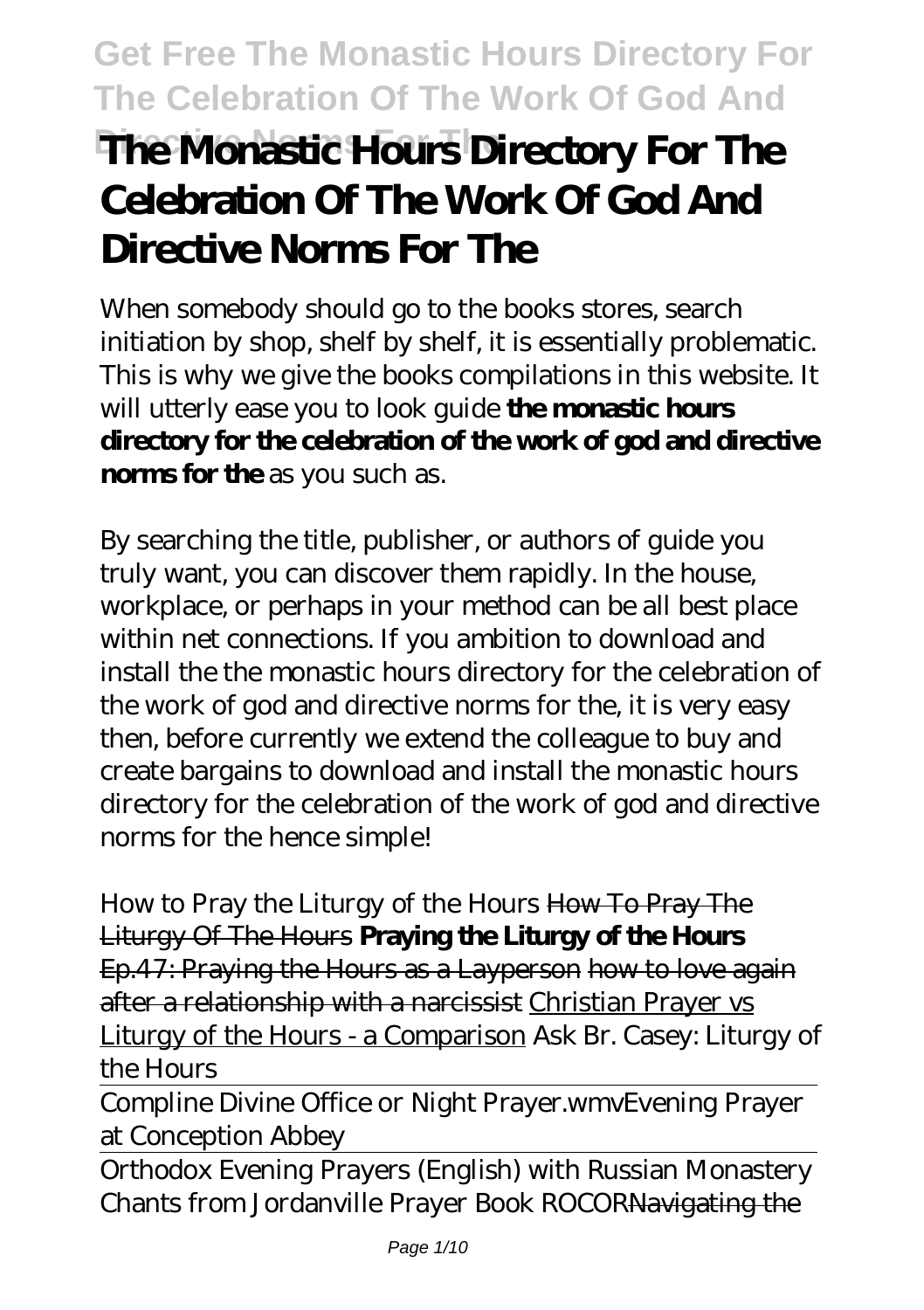**Directive Norms For The** Liturgy of the Hours *1. Introduction to the Liturgy of the Hours* Watchmen of the Night - Benedictine Monks of the Barroux Abbey Complete Gregorian Chant Rosary \"One Day in the Life of a Men's Monastery\" How to Pray the Divine Office: Vespers for 3rd Class Feasts The Good Struggle: Life In A Secluded Orthodox Monastery

Heavenly songs from classical music's unlikely rock stars PRAYERS FOR ALL CATHOLICS TO PRAY EVERYDAY New Melleray Abbey: One Thing **Monasticism Made by monks** the Monastic Diurnal from Farnborough Abbey The Divine Office *How to Pray Liturgy of the Hours Ep 6 Praying the Divine Office: The Connection w/ the Desert Tradition ~ Fr Cassian*

Pray the Liturgy of the Hours using Your Smartphone \u0026 iBreviary **How to Pray the Liturgy of the Hours - Morning Prayer** *Benedictine Daily Prayer How I Set Up My Breviary!* **Liturgy of the Hours? Divine Office? Christian Prayer?** The Monastic Hours Directory For

These recommendations were published in 1981 as the Directory for the Celebration of the Work of God, along with a parallel document known as the Directive Norms for the Celebration of the Monastic Liturgy of the Hours. These documents are republished for wide distribution here in a second edition that includes updated text, a new foreword by Abbot Primate Marcel Rooney, OSB, and a new introduction by Ruben M. Leikam, OSB

The Monastic Hours: Amazon.co.uk: Field OSB, Anne M ... Buy [(The Monastic Hours : Directory for the Celebration of the Work of God and Directive Norms for the Celebration of the Monastic Liturgy of the Hours)] [Edited by Anne M. Field] published on (April, 2001) by Anne M. Field (ISBN: ) from Amazon's Book Store. Everyday low prices and free delivery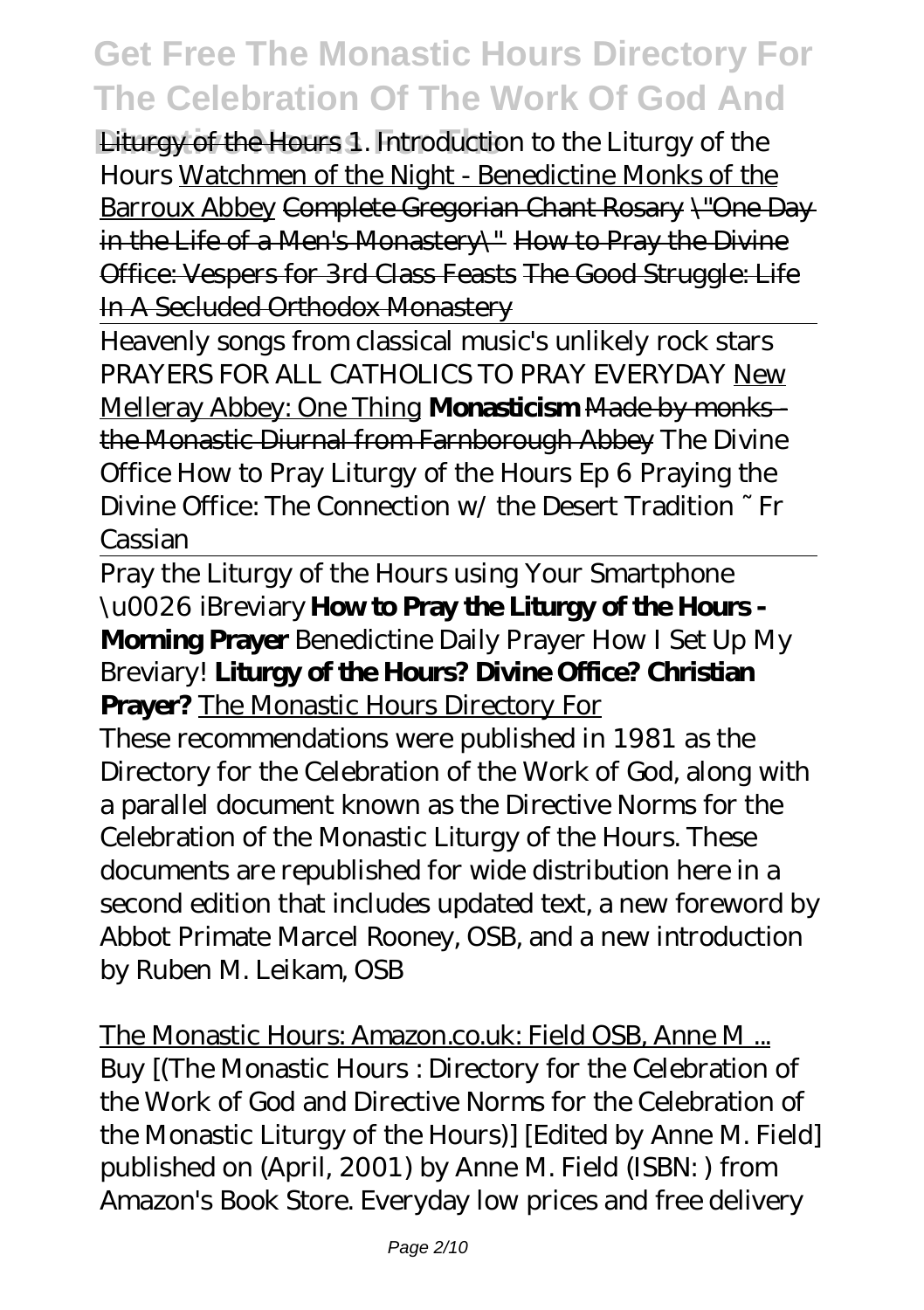### **Get Free The Monastic Hours Directory For The Celebration Of The Work Of God And Directive Inc.** For The

[(The Monastic Hours : Directory for the Celebration of ... These recommendations were published in 1981 as the Directory for the Celebration of the Work of God, along with a parallel document known as the Directive Norms for the Celebration of the Monastic Liturgy of the Hours. These documents are republished for wide distribution here in a second edition that includes updated text, a new foreword by Abbot Primate Marcel Rooney, OSB, and a new introduction by Ruben M. Leikam, OSB

The Monastic Hours - Directory for the Celebration of the ... The Monastic Hours: Directory for the Celebration of the Work of God and Directive Norms for the Celebration of the Monastic Liturgy of Th: Field O.S, Anne M, Rooney, Marcel, Leikam, Ruben M: Amazon.nl

The Monastic Hours: Directory for the Celebration of the ... File Name: The Monastic Hours Directory For The Celebration Of The Work Of God And Directive Norms For The.pdf Size: 5548 KB Type: PDF, ePub, eBook Category: Book Uploaded: 2020 Oct 23, 10:36 Rating: 4.6/5 from 880 votes.

The Monastic Hours Directory For The Celebration Of The ... The Monastic Hours - Directory for the Celebration of the Work of God and Directive Norms for the Celebration of the Celebration of the Monastic ... the Celebration of the Monastic Liturgy of Th: Anne M. Field, Anne M. Field: Amazon.com.au: Books

The Monastic Hours - Directory for the Celebration of the ... The Monastic Hours: Directory for the Celebration of the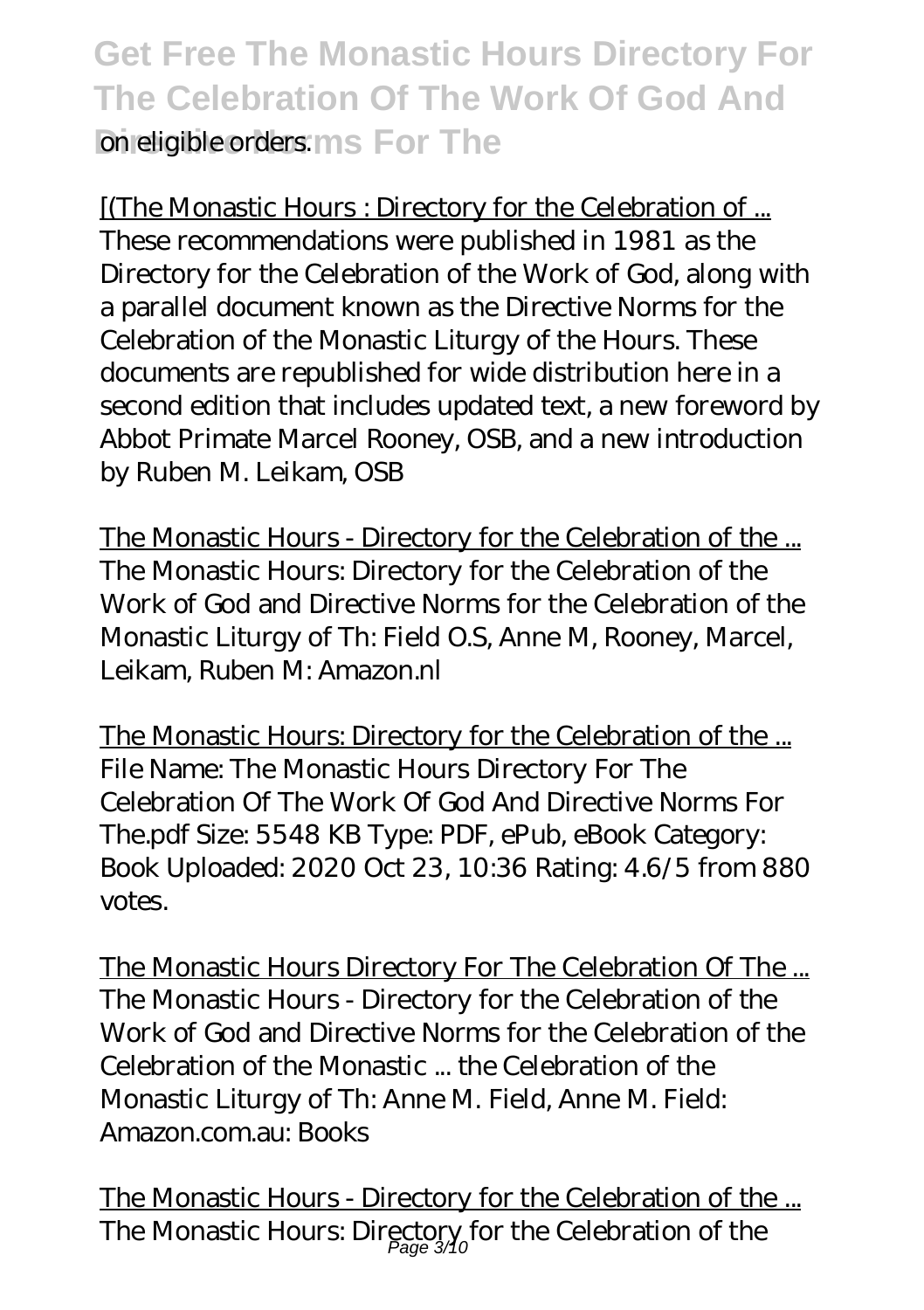**Work of God and Directive Norms for the Celebration of the** Monastic Liturgy of th: Amazon.es: Field, Anne M., Rooney, Marcel, Leikam, Ruben M.: Libros en idiomas extranjeros

The Monastic Hours: Directory for the Celebration of the ... Scopri The Monastic Hours: Directory for the Celebration of the Work of God and Directive Norms for the Celebration of the Monastic Liturgy of the Hours di Field, Anne M.: spedizione gratuita per i clienti Prime e per ordini a partire da 29€ spediti da Amazon.

The Monastic Hours: Directory for the Celebration of the ... The diurnal offices or daytime offices (Ecclesiastical Latin: horae diurnae) are the canonical hours during the day.Interpretation of their number and identity varies. The monastic rule drawn up by Benedict of Nursia (c. 480 – c. 547) distinguishes between the seven daytime canonical hours of lauds (dawn), prime (sunrise), terce (mid-morning), sext (midday), none (mid-afternoon), vespers ...

#### Canonical hours - Wikipedia

The Monastic Hours: Directory for the Celebration of the Work of God and Directive Norms for the Celebration of the Monastic Liturgy of th (Inglês) Capa comum – 1 janeiro 2001 por Anne M. Field (Editor), Marcel Rooney (Prólogo), Ruben M. Leikam (Introdução) & 0 mais

The Monastic Hours: Directory for the Celebration of the ... The Monastic Hours : Directory for the Celebration of the Work of God and Directive Norms for the Celebration of the Monastic Liturgy of the Hours (2001, Trade Paperback) Be the first to write a review About this product

The Monastic Hours : Directory for the Celebration of the ...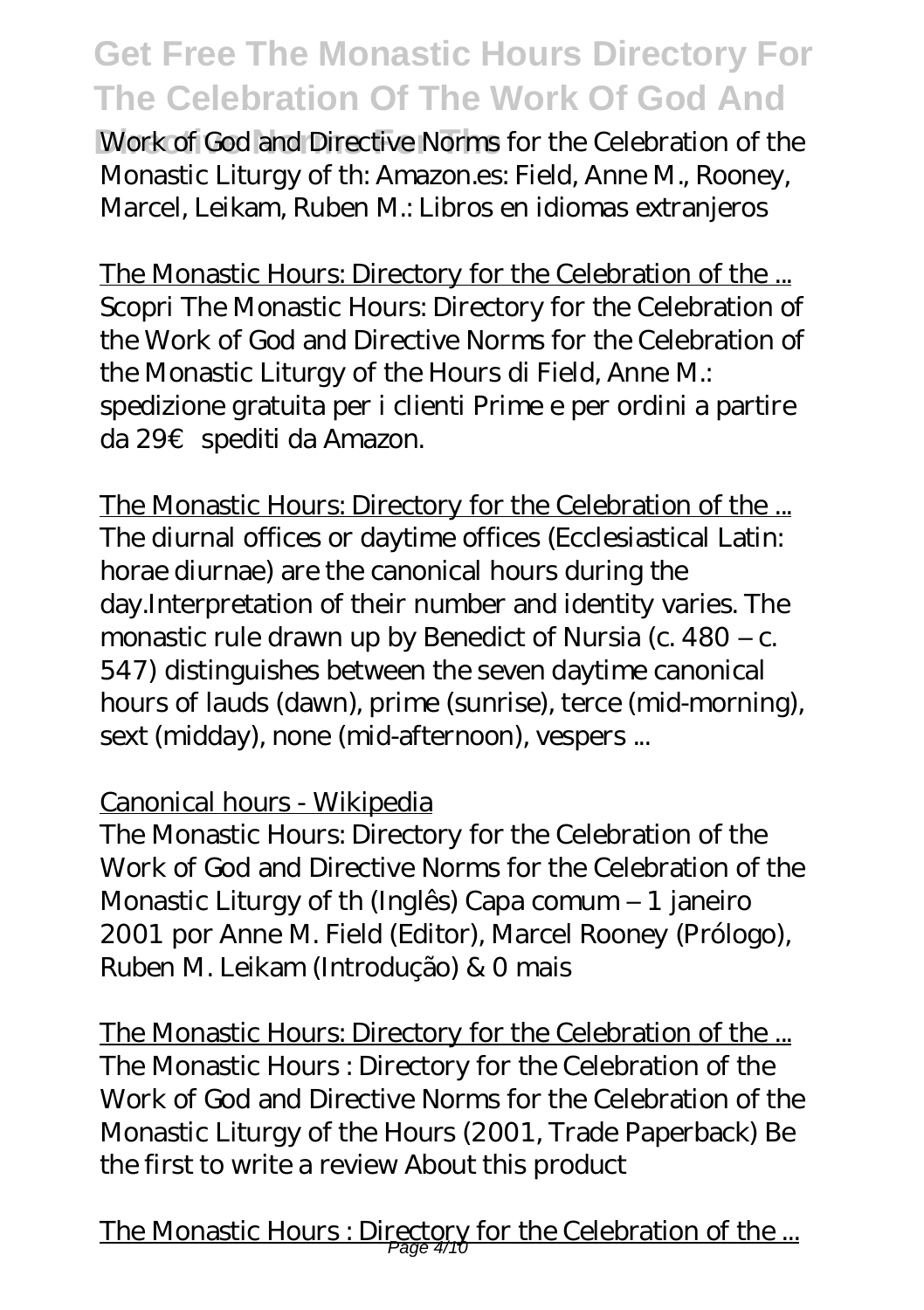The Monastic Hours: Directory for the Celebration of the Work of God and Directive Norms for the Celebration of the Monastic Liturgy of Th: Rooney, Marcel, Field O.S, Anne M, Leikam, Ruben M: 9780814623305: Books - Amazon.ca

The Monastic Hours: Directory for the Celebration of the ... Ps. 119:147) has always been an important component of monastic prayer. Throughout the day there is a balance between work, reading, solitude and community life, as shown in a typical schedule below. Below are the names of the hours of the divine office celebrated by the community.

Daily Monastic Schedule – The Abbey of the Genesee The Monastic Hours: Directory for the Celebration of the Work of God and Directive Norms for the Celebration of the Monastic Liturgy of th by Unknown(2001-01-01) [Unknown] on Amazon.com.au. \*FREE\* shipping on eligible orders. The Monastic Hours: Directory for the Celebration of the Work of God and Directive Norms for the Celebration of the Monastic Liturgy of th by Unknown(2001-01-01)

The Monastic Hours: Directory for the Celebration of the ... The Monastic Hours: Directory for the Celebration of the Work of God and Directive Norms for the Celebration of the Monastic Liturgy of Th | Anne M. Field, Marcel Rooney, Ruben M. Leikam | ISBN: 9780814623305 | Kostenloser Versand für alle Bücher mit Versand und Verkauf duch Amazon.

The Monastic Hours: Directory for the Celebration of the ... The Divine Service is the chief duty of every monastic family. It is the principal work prescribed by the Rule of St Benedict, and nothing is to be preferred to it. It is our raison d' être. It includes the Holy Sacrifice of the Mass, and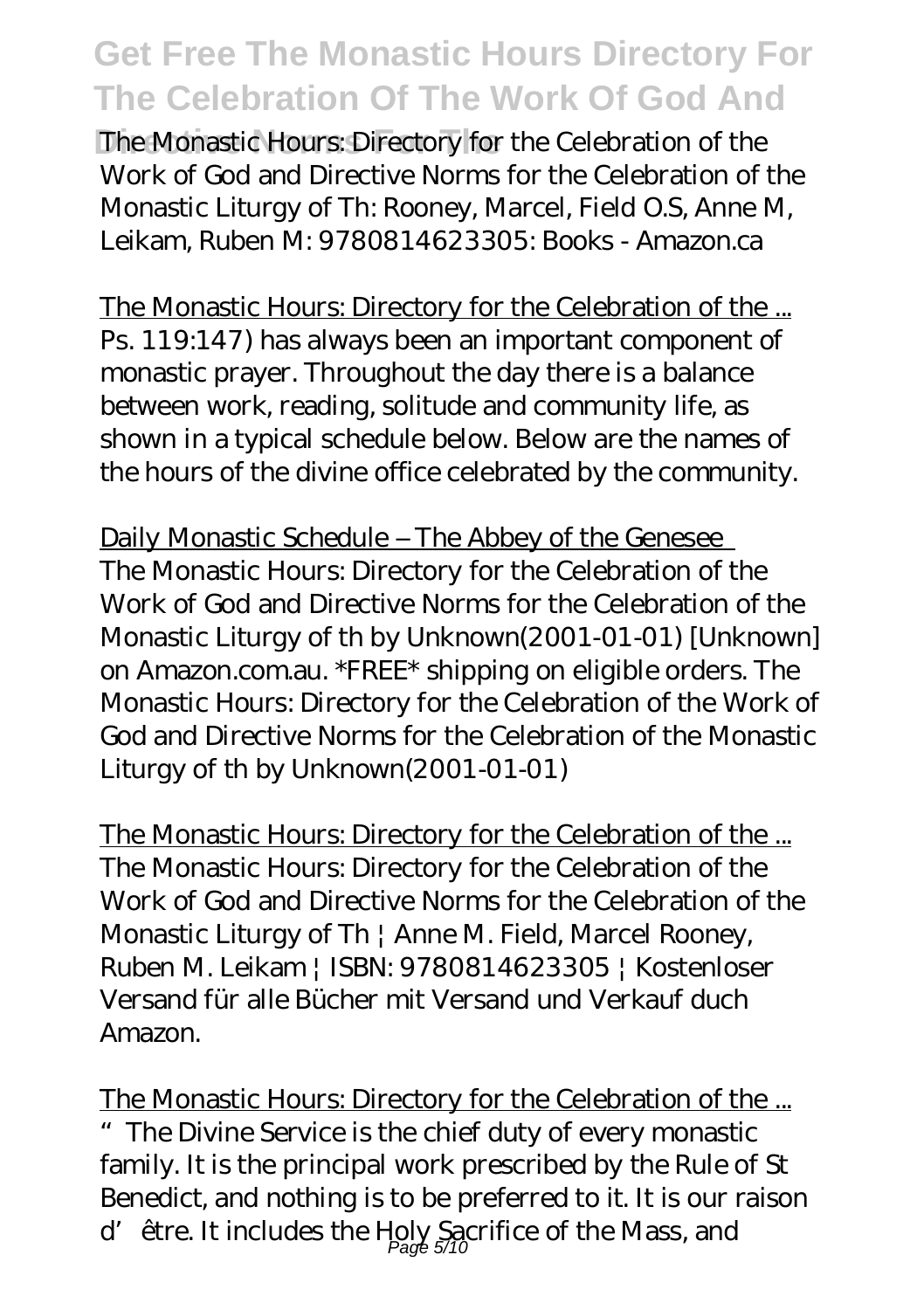Adoration of the Eucharist and the Liturgy of the Hours chanted in community seven times a day".

The Monastic Hours - Diocese of Westminster The Monastic Hours: Directory for the Celebration of the Work of God and Directive Norms for the Celebration of the Monastic Liturgy of Th: Field O.S, Anne M: Amazon.com.mx: Libros

The Monastic Hours: Directory for the Celebration of the ... The Monastic Hours: Directory for the Celebration of the Work of God and Directive Norms for the Celebration of the Monastic Liturgy of th (January 01, 2001): Books - Amazon.ca

The Monastic Hours: Directory for the Celebration of the ... These recommendations were published in 1981 as the Directory for the Celebration of the Work of God, along with a parallel document known as the Directive Norms for the Celebration of the Monastic Liturgy of the Hours.

Monastic Hours by Anne M. Field - Paperback / softback Amazon.in - Buy The Monastic Hours book online at best prices in India on Amazon.in. Read The Monastic Hours book reviews & author details and more at Amazon.in. Free delivery on qualified orders.

The liturgical prayer of the Church, and the monastic experience of it, constitutes a theological and spiritual value which is the legacy of all Christians. In The Monastic Hours, Anne M. Field, OSB, provides an accessible aid not only to the monastics of men's and women's Benedictine monasteries, Page 6/10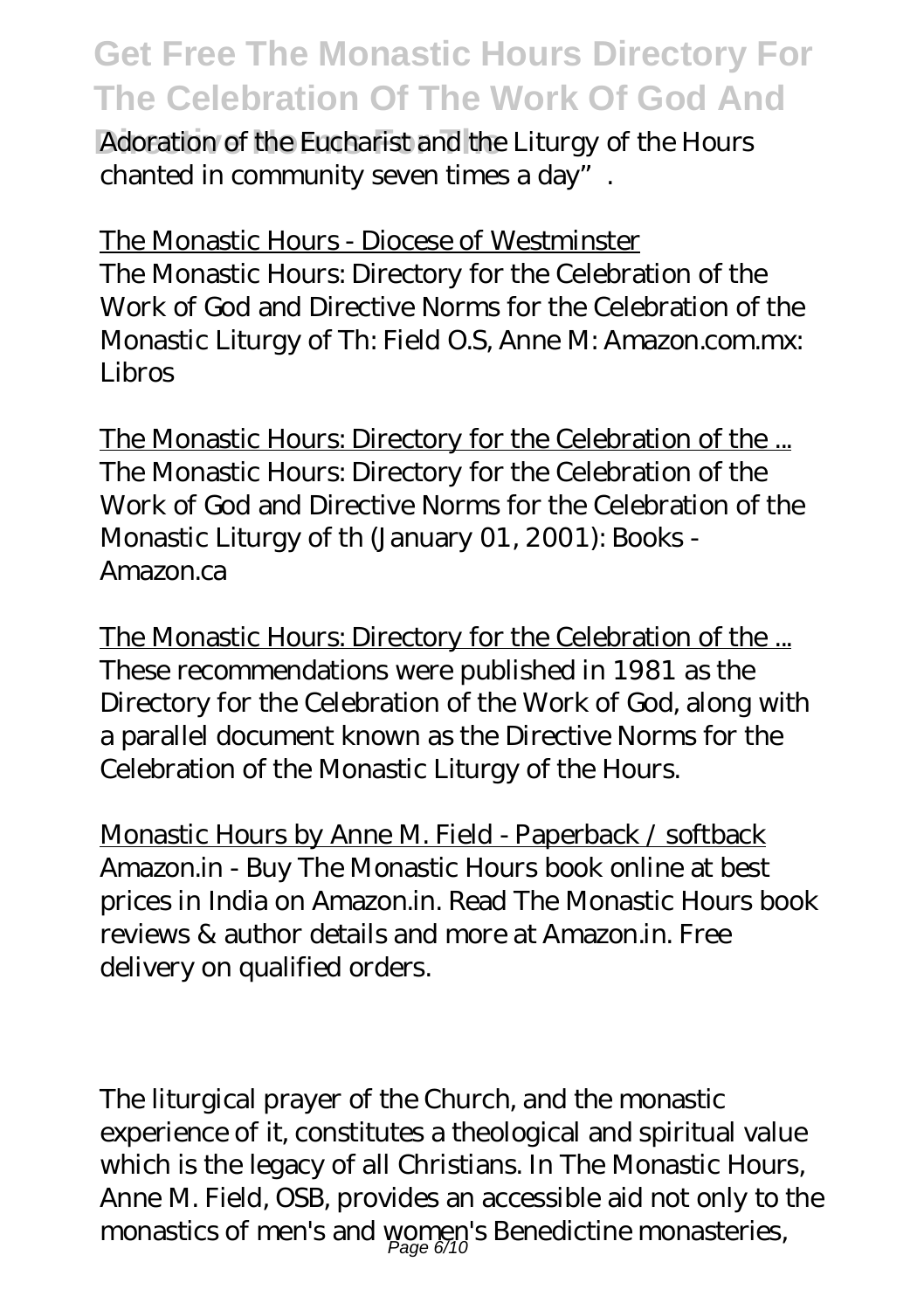**Dut also to the oblates and friends of these communities to** assist them in understanding the significance of the monastic Liturgy of the Hours. In 1977 the Sacred Congregation for the Sacraments and Divine Worship approved a series of recommendations that ensured that the praying of the monastic Office would be in keeping with the norms of the Council and the Rule of St. Benedict, as well as with tradition and contemporary needs. These recommendations were published in 1981 as the Directory for the Celebration of the Work of God, along with a parallel document known as the Directive Norms for the Celebration of the Monastic Liturgy of the Hours. These documents are republished for wide distribution here in a second edition that includes updated text, a new foreword by Abbot Primate Marcel Rooney, OSB, and a new introduction by Ruben M. Leikam, OSB This publication of the documents presents the theological and celebrative element of the monastic Liturgy of the Hours. Together, these documents will encourage many to love and savor the prayer of the Liturgy of the Hours. In that way they may promote a living and fruitful celebration, thus fulfilling the two-fold purpose of all liturgical action: the sanctification of men and women and the glorification of God.

This short but beautiful treatise, though written for the benefit of Benedictine monks, is so full of spiritual wisdom, and of gentle and loying piety, that no one can read it without feeling himself moved to devotion. In language of inexpressible sweetness and power, it sets before us the threefold office of divine worship-praise, than ksgiving, and prayer; and with maxims culled from the writings of Saints and Fathers of the Church, develops this threefold office throughout the several hours of the Divine Office. Should a beginner find the number of subjects laid down for meditation too great a strain on his intellect, nothing can be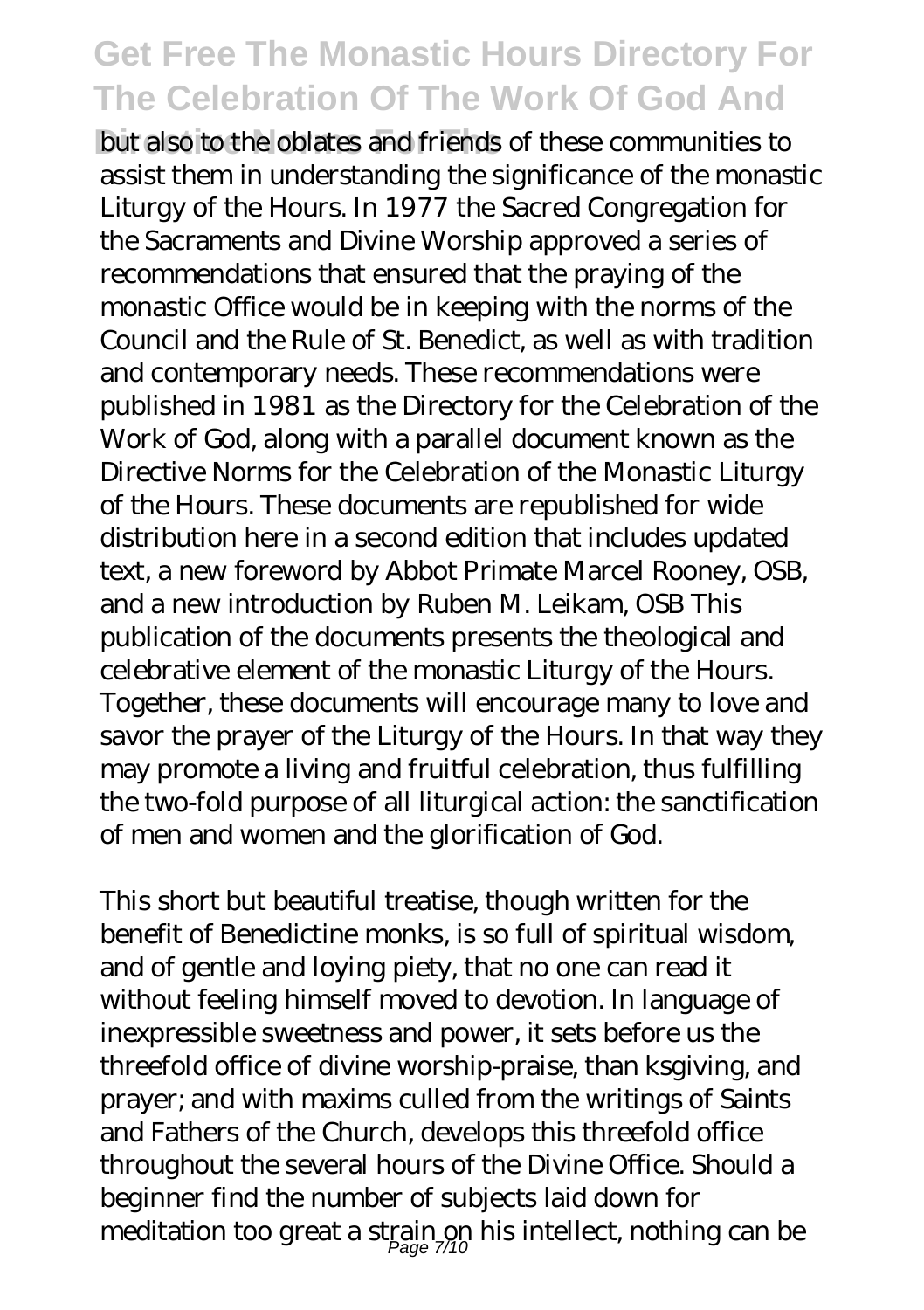easier than to single out the chief ones and dwell on them, not for the space of one psalm only, as the author directs, but during two or three. A like easy arrangement will at once remove any difficulty that may be met with by ecclesiastics not using our monastic Breviary, which Abbot Cisneros had in view in allotting the subjects for meditation to the several canonical hours.Let us consider this wise advice: "IN the second book of Paralipomenon, chapter thetwenty-ninth, it is written: My sons, be not negligent; the Lord hath chosen you to stand before Him, and to minister to Him, and to worship Him. Since, then, God has chosen the religious man as His minister, to worship and serve Him, he ought to know how God is to be served. For, as Gerson says, nothing so beseems a religious as the worthy and careful performance of divine worship- to-wit, of the canonical hours, which our father and captain, St. Benedict, calls in his Rule the work of God; more especially because it is the first duty of a religious, as St. Jerome says, to employ himself in praising God, offering Him hymns, psalms, prayers, and sacrifice; and by these means to appease the anger of God against His people, and bewail the sins of his brethren. Wherefore a monk must be watchful and diligent in worthily discharging the debt of his service to God, lest the fearful curse of Jeremias the prophet fall upon him: Cursed be the man that doth the work of God with negligence."

A Book of Spiritual Exercises, And a Directory for the Canonical Hours by García de Cisneros, first published in 1876, is a rare manuscript, the original residing in one of the great libraries of the world. This book is a reproduction of that original, which has been scanned and cleaned by stateof-the-art publishing tools for better readability and enhanced appreciation. Restoration Editors' mission is to bring long out of print manuscripts back to life. Some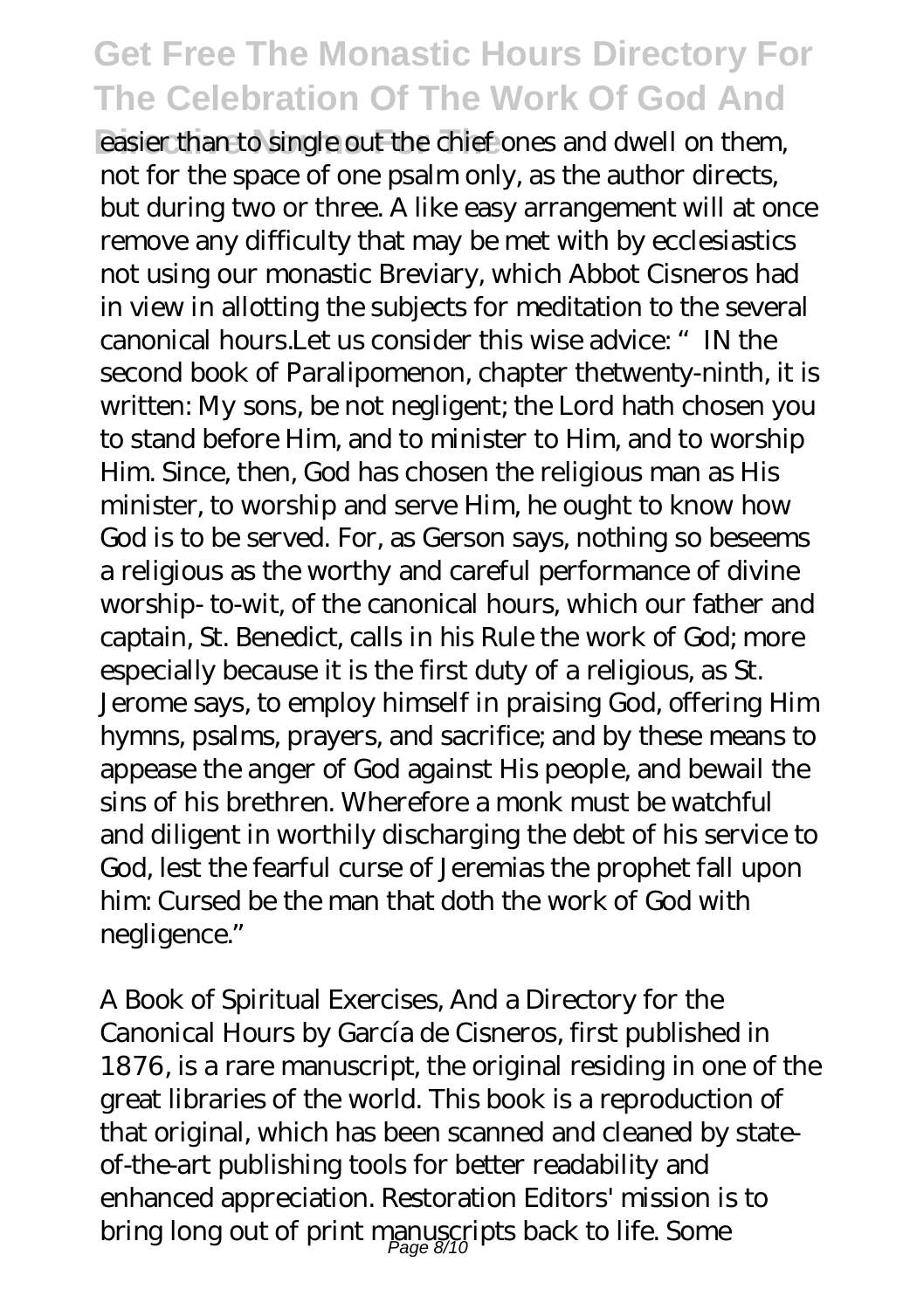smudges, annotations or unclear text may still exist, due to permanent damage to the original work. We believe the literary significance of the text justifies offering this reproduction, allowing a new generation to appreciate it.

Throughout the history of the Church, Christians have consecrated time by pausing at various moments throughout the day to pray the Liturgy of the Hours, also known as the Divine Office. Day after day, hour after hour, Christians unite their hearts with Christ and his Church as they pray the Divine Office. This book will assist parish communities and groups of Christians who wish to gather to pray the Liturgy of the Hours.

A Book of Spiritual Exercises, And a Directory for the Canonical Hours by García de Cisneros, first published in 1876, is a rare manuscript, the original residing in one of the great libraries of the world. This book is a reproduction of that original, which has been scanned and cleaned by stateof-the-art publishing tools for better readability and enhanced appreciation. Restoration Editors' mission is to bring long out of print manuscripts back to life. Some smudges, annotations or unclear text may still exist, due to permanent damage to the original work. We believe the literary significance of the text justifies offering this reproduction, allowing a new generation to appreciate it.